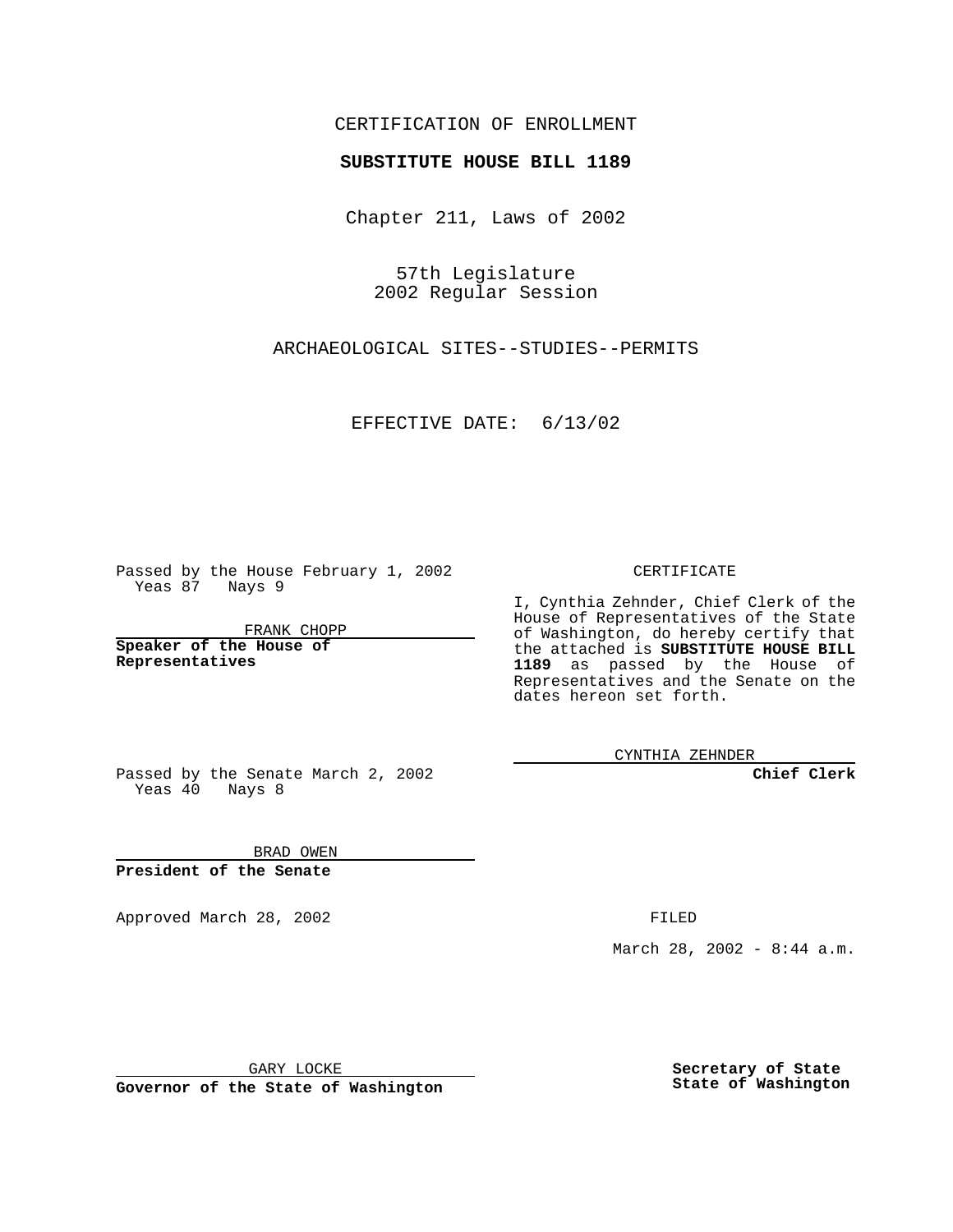## **SUBSTITUTE HOUSE BILL 1189** \_\_\_\_\_\_\_\_\_\_\_\_\_\_\_\_\_\_\_\_\_\_\_\_\_\_\_\_\_\_\_\_\_\_\_\_\_\_\_\_\_\_\_\_\_\_\_

\_\_\_\_\_\_\_\_\_\_\_\_\_\_\_\_\_\_\_\_\_\_\_\_\_\_\_\_\_\_\_\_\_\_\_\_\_\_\_\_\_\_\_\_\_\_\_

Passed Legislature - 2002 Regular Session

## **State of Washington 57th Legislature 2001 Regular Session**

**By** House Committee on Judiciary (originally sponsored by Representatives Lantz, Dunn, Edmonds, Hunt, Dunshee, Ogden, Kenney and Wood; by request of Department of Community, Trade, and Economic Development)

Read first time . Referred to Committee on .

 AN ACT Relating to the protection of archaeological sites; amending RCW 27.53.020, 27.53.060, and 27.53.080; adding a new section to chapter 27.53 RCW; creating a new section; and prescribing penalties.

BE IT ENACTED BY THE LEGISLATURE OF THE STATE OF WASHINGTON:

 NEW SECTION. **Sec. 1.** The purpose of this act is to give the department of community, trade, and economic development the authority to issue civil penalties to enforce the provisions of permits issued under RCW 27.53.060 and to take into consideration prior penalties issued under chapter 27.53 RCW and under comparable federal laws when issuing permits. Additionally, this act provides guidance to state agencies and political subdivisions of the state when approving archaeological activities on public lands.

 **Sec. 2.** RCW 27.53.020 and 1986 c 266 s 16 are each amended to read as follows:

 The discovery, identification, excavation, and study of the state's archaeological resources, the providing of information on archaeological sites for their nomination to the state and national registers of historic places, the maintaining of a complete inventory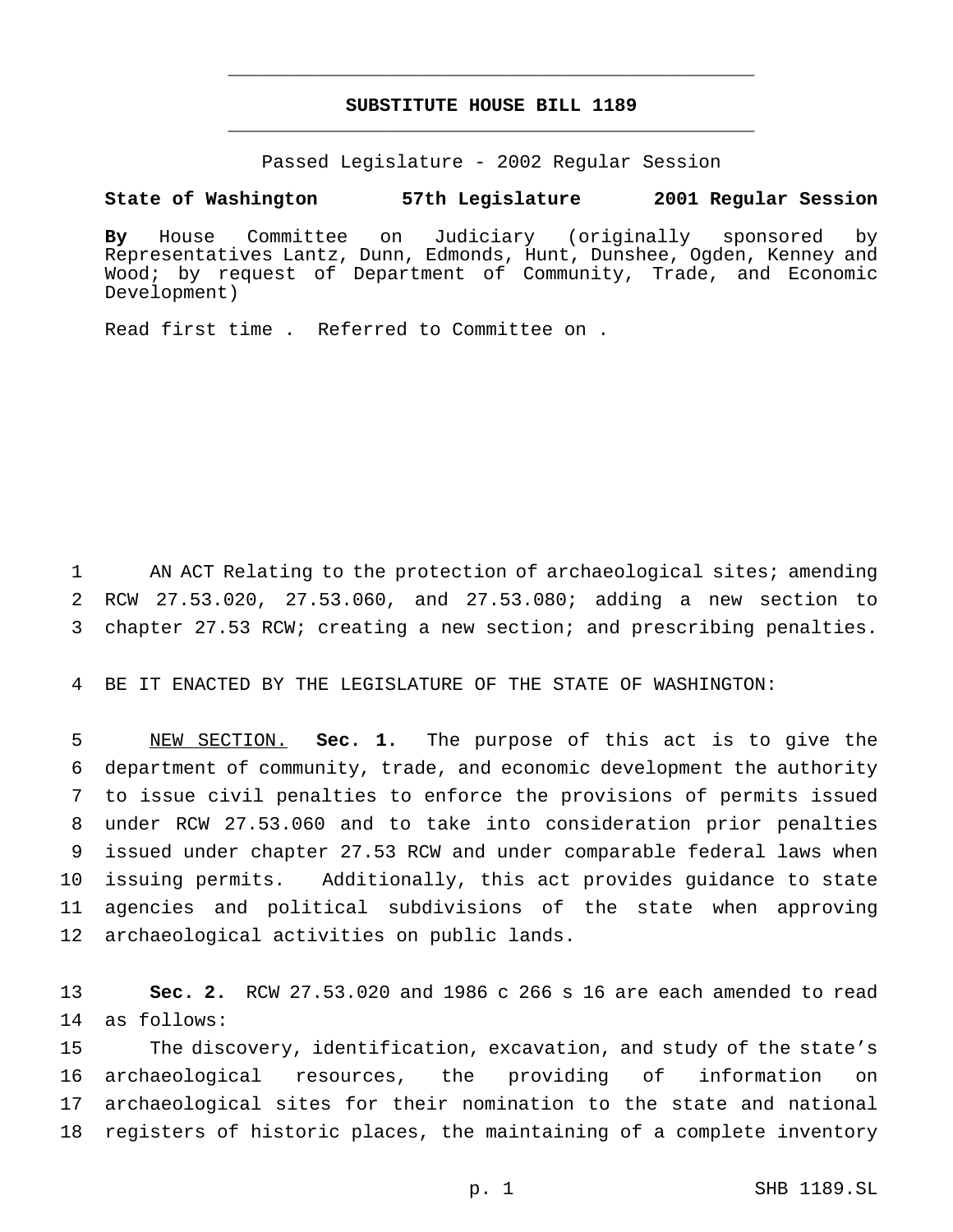of archaeological sites and collections, and the providing of information to state, federal, and private construction agencies regarding the possible impact of construction activities on the state's archaeological resources, are proper public functions; and the ((Washington archaeological research center)) office of archaeology and historic preservation, created under the authority of chapter 39.34 RCW 7 ((as now existing or hereafter amended)), is hereby designated as an appropriate agency to carry out these functions. The director, in 9 consultation with the ((Washington archaeological research center)) 10 office of archaeology and historic preservation, shall provide guidelines for the selection of depositories designated by the state for archaeological resources. The legislature directs that there shall 13 be full cooperation amongst the department, the ((Washington 14 archaeological research center)) office of archaeology and historic 15 preservation, and other agencies of the state.

 **Sec. 3.** RCW 27.53.060 and 1989 c 44 s 7 are each amended to read as follows:

 (1) On the private and public lands of this state it shall be unlawful for any person, firm, corporation, or any agency or institution of the state or a political subdivision thereof to knowingly remove, alter, dig into, or excavate by use of any mechanical, hydraulic, or other means, or to damage, deface, or destroy any historic or prehistoric archaeological resource or site, or remove any archaeological object from such site, except for Indian graves or cairns, or any glyptic or painted record of any tribe or peoples, or historic graves as defined in chapter 68.05 RCW, disturbances of which shall be a class C felony punishable under chapter 9A.20 RCW, without having obtained a written permit from the director for such activities.

 (2) The director must obtain the consent of the private or public property owner or agency responsible for the management thereof, prior to issuance of the permit. The property owner or agency responsible for the management of such land may condition its consent on the execution of a separate agreement, lease, or other real property conveyance with the applicant as may be necessary to carry out the legal rights or duties of the public property landowner or agency.

36 (3) The director, in consultation with the affected tribes, shall develop guidelines for the issuance and processing of permits.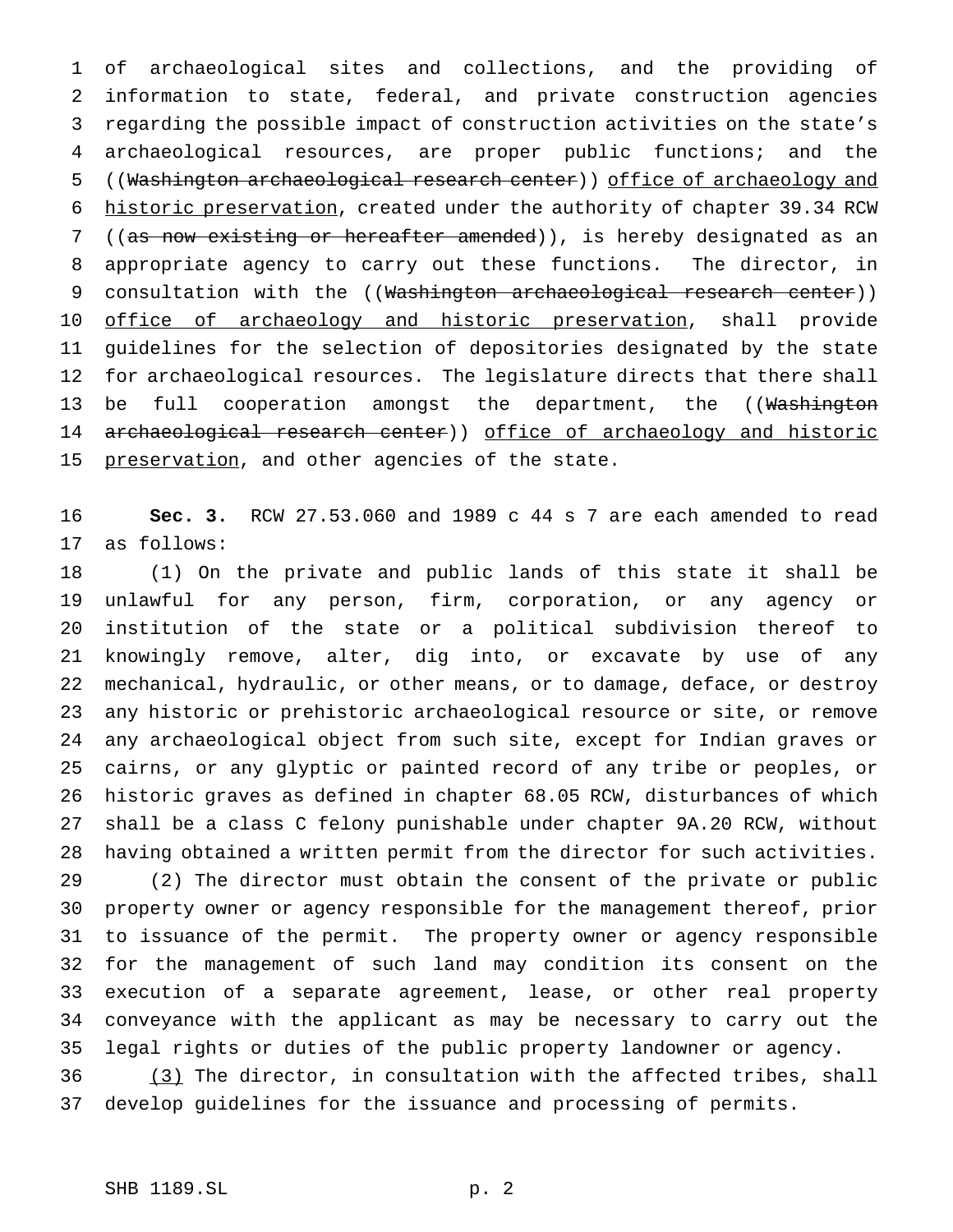(4) Such written permit and any agreement or lease or other conveyance required by any public property owner or agency responsible for management of such land shall be physically present while any such activity is being conducted.

 (5) The provisions of this section shall not apply to the removal of artifacts found exposed on the surface of the ground which are not historic archaeological resources or sites.

 (6) When determining whether to grant or condition a permit, the 9 director may give great weight to the final record of previous civil or 10 criminal penalties against either the applicant, the parties 11 responsible for conducting the work, or the parties responsible for 12 carrying out the terms and conditions of the permit, either under this 13 chapter or under comparable federal laws. If the director denies a 14 permit, the applicant may request a hearing as provided for in chapter 15 34.05 RCW.

 NEW SECTION. **Sec. 4.** A new section is added to chapter 27.53 RCW to read as follows:

 (1) Persons found to have violated this chapter, either by a knowing and willful failure to obtain a permit where required under RCW 27.53.060 or by a knowing and willful failure to comply with the provisions of a permit issued by the director where required under RCW 27.53.060, in addition to other remedies as provided for by law, may be subject to one or more of the following:

 (a) Reasonable investigative costs incurred by a mutually agreed upon independent professional archaeologist investigating the alleged violation;

(b) Reasonable site restoration costs; and

 (c) Civil penalties, as determined by the director, in an amount of not more than five thousand dollars per violation.

 (2) Any person incurring the penalty may file an application for an adjudicative proceeding and may pursue subsequent review as provided in chapter 34.05 RCW and applicable rules of the department of community, trade, and economic development.

 (3) Any penalty imposed by final order following an adjudicative proceeding becomes due and payable upon service of the final order.

 (4) The attorney general may bring an action in the name of the department in the superior court of Thurston county or of any county in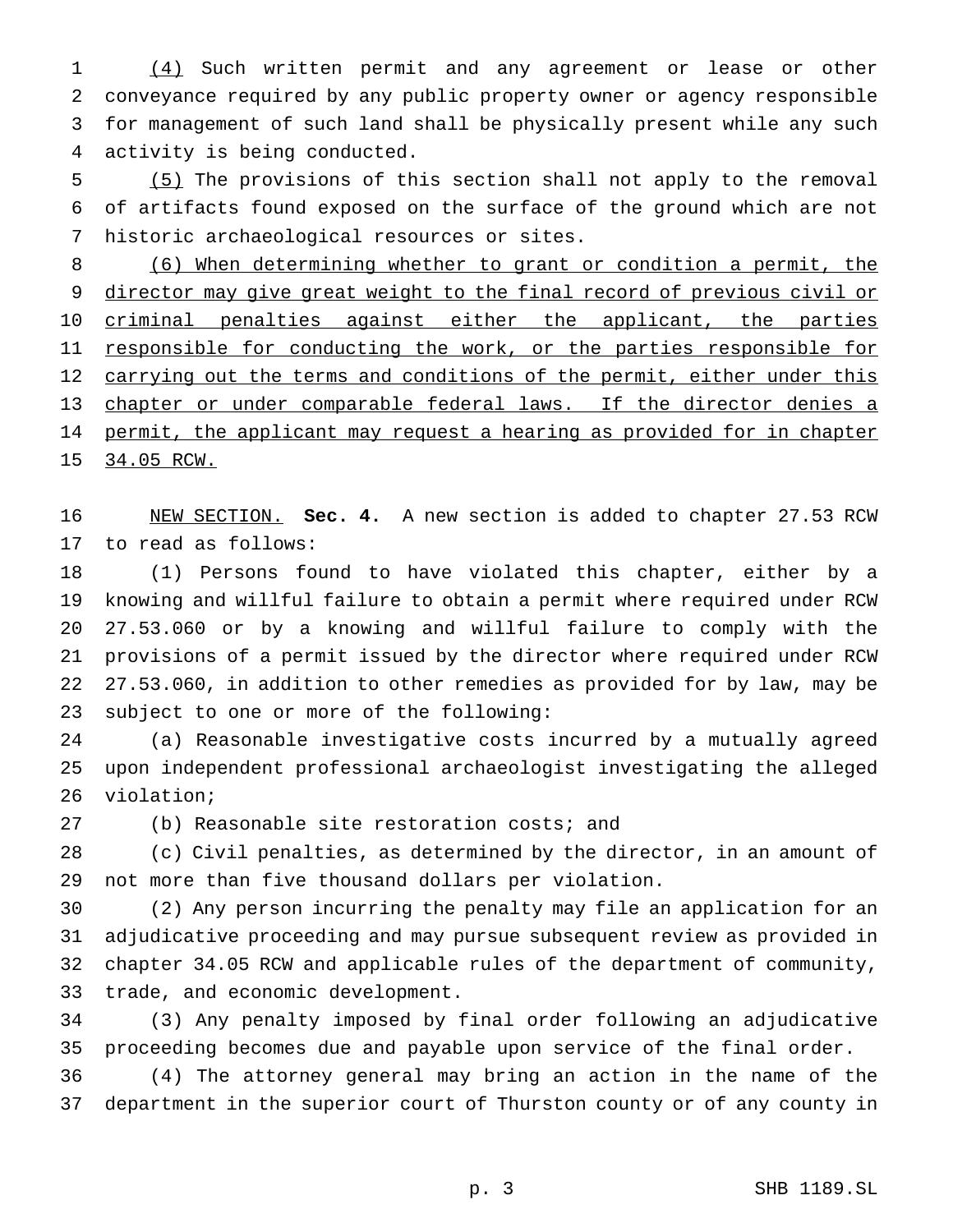which the violator may do business to collect any penalty imposed under this chapter and to enforce subsection (5) of this section.

 (5) Any and all artifacts in possession of a violator shall become the property of the state until proper identification of artifact ownership may be determined by the director.

 (6) Penalties overturned on appeal entitle the appealing party to fees and other expenses, including reasonable attorneys' fees, as provided in RCW 4.84.350.

 **Sec. 5.** RCW 27.53.080 and 1986 c 266 s 19 are each amended to read as follows:

 (1) Qualified or professional archaeologists, in performance of 12 their duties, ((are hereby authorized to)) may enter upon public lands 13 of the state of Washington and its political subdivisions after first 14 notifying the entity responsible for managing those public lands, at such times and in such manner as not to interfere with the normal management thereof, for the purposes of doing archaeological resource location and evaluation studies, including site sampling activities. 18 The results of such studies shall be provided to the state agency or political subdivision responsible for such lands and the office of archaeology and historic preservation and are confidential unless the 21 director, in writing, declares otherwise. Scientific excavations are to be carried out only after appropriate agreement has been made between a professional archaeologist or an institution of higher education and the agency or political subdivision responsible for such 25 lands. ((Notice)) A copy of such agreement shall be filed with the 26 ((Washington archaeological research center)) office of archaeology and 27 historic preservation and by them to the department.

 (2) Amateur societies may engage in such activities by submitting and having approved by the responsible agency or political subdivision a written proposal detailing the scope and duration of the activity. Before approval, a proposal from an amateur society shall be submitted 32 to the ((Washington archaeological research center)) office of 33 archaeology and historic preservation for review and recommendation. The approving agency or political subdivision shall impose conditions 35 on the scope and duration of the proposed activity necessary to protect the archaeological resources and ensure compliance with applicable 37 federal, state, and local laws. The findings and results of activities authorized under this section shall be made known to the approving